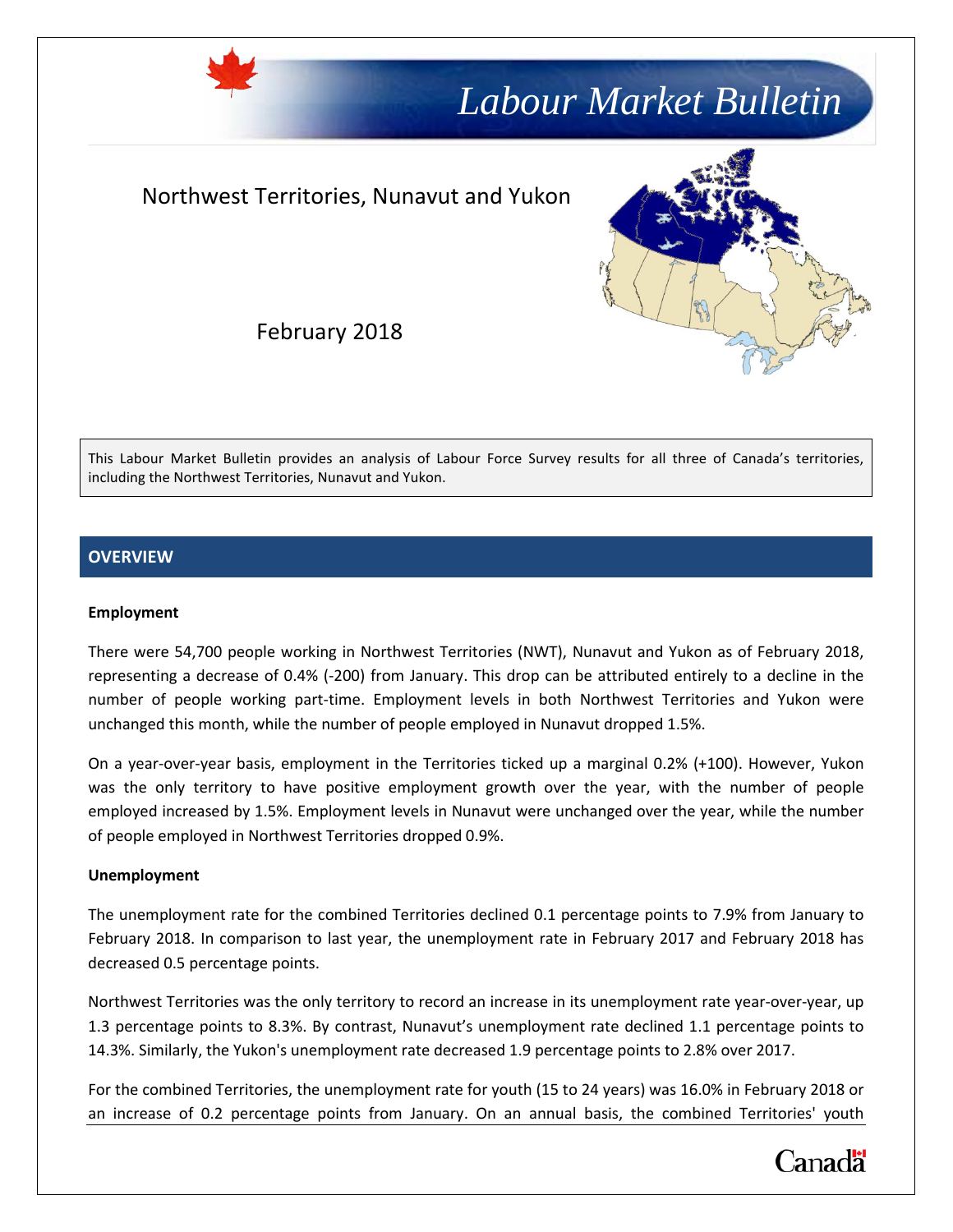unemployment rate decreased 1.5 percentage points. In this period, the youth unemployment rate for young men declined 6.4 percentage points to 16.7%. At the same time, the unemployment rate for young women decreased 0.6 percentage points to 12.8%.

| <b>Seasonally Unadjusted Data</b> | February 2018 | January 2018 | February 2017 | <b>Monthly</b><br><b>Variation</b> |                          | Yearly<br><b>Variation</b> |         |
|-----------------------------------|---------------|--------------|---------------|------------------------------------|--------------------------|----------------------------|---------|
|                                   |               |              |               | <b>Number</b>                      | $\frac{9}{6}$            | <b>Number</b>              | %       |
| Population 15 + ('000)            | 86.1          | 86.1         | 85.0          | 0.0                                | 0.0                      | 1.1                        | 1.3     |
| Labour Force ('000)               | 59.4          | 59.8         | 59.7          | $-0.4$                             | $-0.7$                   | $-0.3$                     | $-0.5$  |
| Employment ('000)                 | 54.7          | 54.9         | 54.6          | $-0.2$                             | $-0.4$                   | 0.1                        | 0.2     |
| Full-Time ('000)                  | 46.7          | 46.7         | 45.8          | 0.0                                | 0.0                      | 0.9                        | 2.0     |
| Part-Time ('000)                  | 8.0           | 8.3          | 8.9           | $-0.3$                             | $-3.6$                   | $-0.9$                     | $-10.1$ |
| Unemployment ('000)               | 4.7           | 4.8          | 5.0           | $-0.1$                             | $-2.1$                   | $-0.3$                     | $-6.0$  |
| Unemployment Rate (%)             | 7.9           | 8.0          | 8.4           | $-0.1$                             | $\overline{\phantom{a}}$ | $-0.5$                     | Ξ.      |
| Participation Rate (%)            | 69.0          | 69.5         | 70.2          | $-0.5$                             | $\overline{\phantom{a}}$ | $-1.2$                     | ٠.      |
| <b>Employment Rate (%)</b>        | 63.5          | 63.8         | 64.2          | $-0.3$                             | $\overline{\phantom{a}}$ | $-0.7$                     |         |

## **Northwest Territories, Nunavut and Yukon\* Monthly Labour Force Statistics**

*\*Combined data - three month moving average*

*Note: Totals may not add due to rounding*

*Source: Statistics Canada Labour Force Survey*

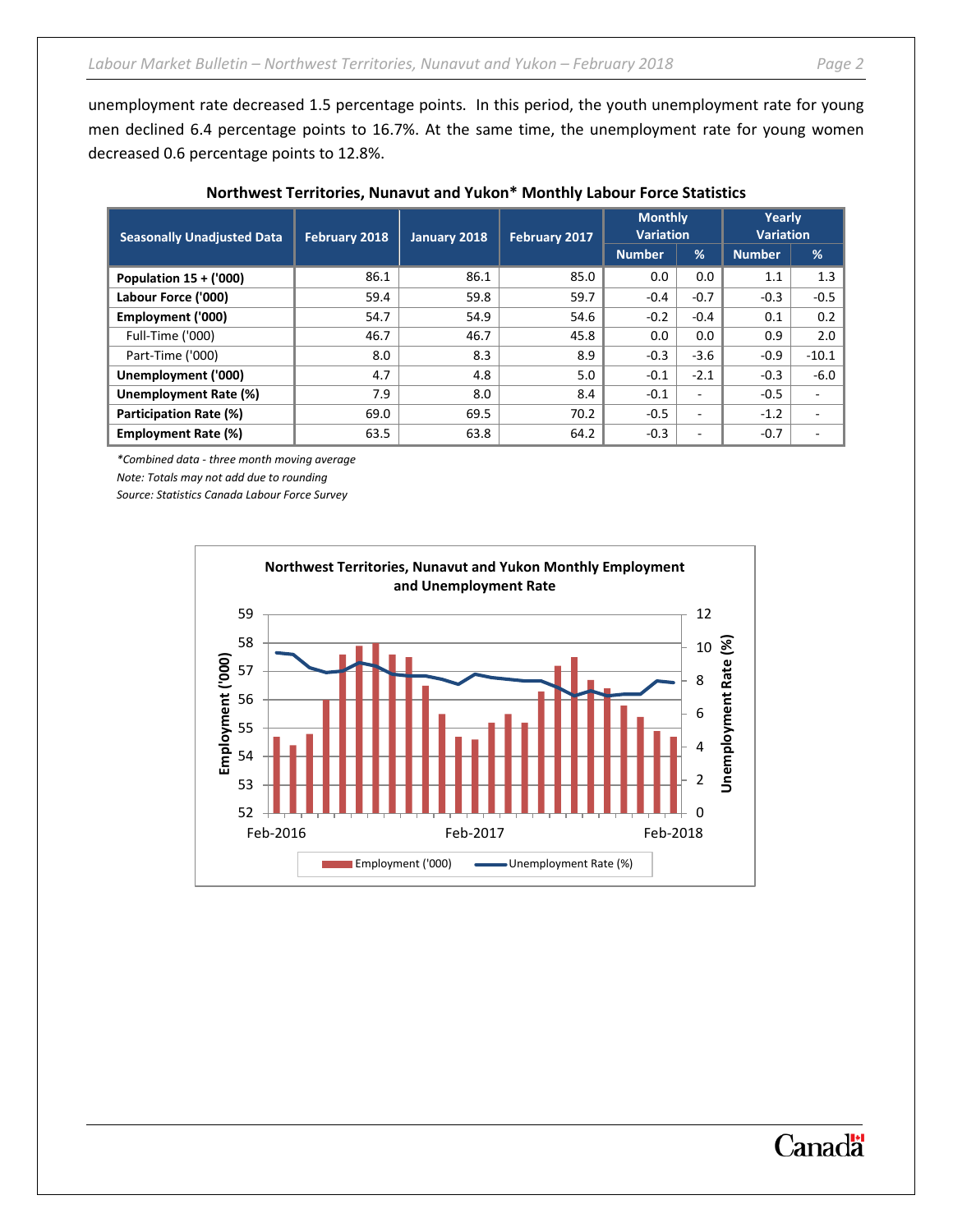| <b>Seasonally Unadjusted Data</b> | February 2018<br>$(\%)$ | January 2018<br>$(\%)$ | February 2017<br>(%) | <b>Monthly</b><br><b>Variation</b> | Yearly<br><b>Variation</b> |  |
|-----------------------------------|-------------------------|------------------------|----------------------|------------------------------------|----------------------------|--|
|                                   |                         |                        |                      | (% points)                         | (% points)                 |  |
| Total                             | 7.9                     | 8.0                    | 8.4                  | $-0.1$                             | $-0.5$                     |  |
| 25 years and over                 | 6.7                     | 6.9                    | 7.0                  | $-0.2$                             | $-0.3$                     |  |
| Men - 25 years and over           | 9.3                     | 9.3                    | 9.1                  | 0.0                                | 0.2                        |  |
| Women - 25 years and over         | 4.0                     | 4.4                    | 4.8                  | $-0.4$                             | $-0.8$                     |  |
| 15 to 24 years                    | 16.0                    | 15.8                   | 17.5                 | 0.2                                | $-1.5$                     |  |
| Men - 15 to 24 years              | 16.7                    | 18.9                   | 23.1                 | $-2.2$                             | $-6.4$                     |  |
| Women - 15 to 24 years            | 12.8                    | 12.8                   | 12.2                 | 0.0                                | 0.6                        |  |

## **Northwest Territories, Nunavut and Yukon\* Monthly Unemployment Rates, by Gender and Age**

*\*Combined data - three month moving average*

*Note: Totals may not add due to rounding*

*Source: Statistics Canada Labour Force Survey*

## **EMPLOYMENT BY INDUSTRY**

There were 7,100 people employed in the goods-producing sector in February, slightly fewer than in January (- 100). This change stemmed from employment losses in the mining industry. On a year-over-year basis, employment in the goods-producing sector is up 2.9%. Employment losses in construction (-100) and manufacturing (-200) were offset by gains in the utilities (+500) and mining industries (+100).

In the short and medium term, employment in the goods-producing sector may benefit from public infrastructure and mining developments. The Government of Canada and the Government of Northwest Territories recently committed \$760 million for infrastructure projects over the next ten years.<sup>[1](#page-5-0)</sup> The investment will be distributed to various streams including green infrastructure; public transit; community, culture and recreation; and rural and northern communities infrastructure.<sup>[2](#page-5-1)</sup>

Employment in the services-producing sector declined marginally on a monthly basis (-0.2%). Employment gains in public administration (+500) and information, culture and recreation (+400) were offset by gains in the trade (-500), professional, scientific and technical services (-300) and educational services (-300).

In the next year, educational, health care and social services may see some growth from increases in federal and territorial government expenditures in these areas. This month, the federal and Yukon governments signed a \$7.[3](#page-5-2) million agreement to increase the Direct Operating Grant for early learning and child care centres.<sup>3</sup> These funds will be used to train and retrain child care workers, and run and expand licensed day care facilities throughout the territory. Under the new grant, child care operators in Whitehorse will see a 14.5% increase in funding. However, in rural areas, operators will see a 3[4](#page-5-3).5% increase. $4$ 

## Canadä<sup>r</sup>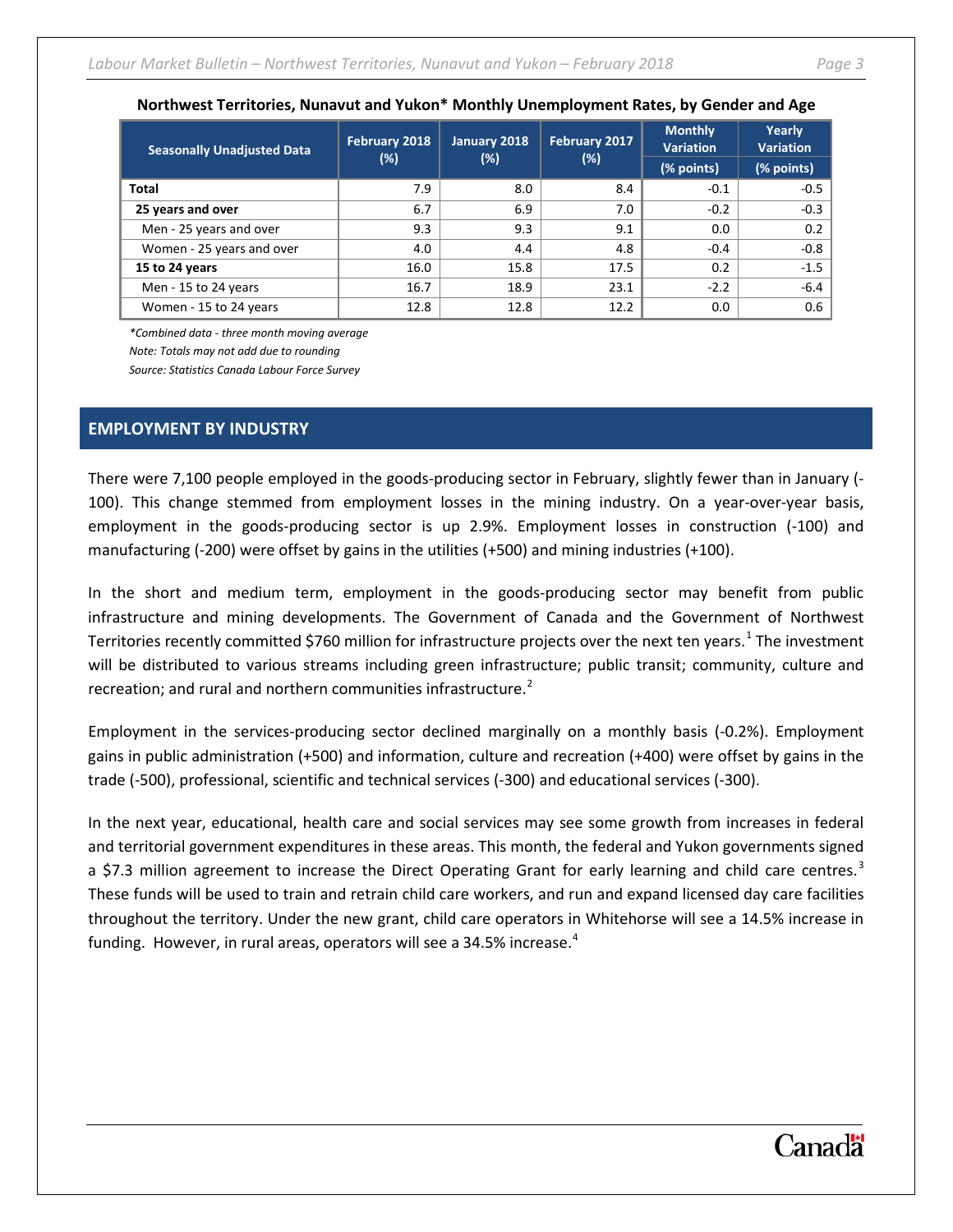#### **Northwest Territories, Nunavut and Yukon\* Monthly Labour Force Statistics, by Industry**

|                                                      | <b>February</b> | January | <b>February</b> | <b>Monthly Variation</b> |                | <b>Yearly Variation</b> |         |
|------------------------------------------------------|-----------------|---------|-----------------|--------------------------|----------------|-------------------------|---------|
| <b>Seasonally Unadjusted Data</b>                    | 2018            | 2018    | 2017            | <b>Number</b>            | %              | <b>Number</b>           | %       |
| <b>Total employed, all industries</b>                | 54.7            | 54.9    | 54.6            | $-0.2$                   | $-0.4$         | 0.1                     | 0.2     |
| <b>Goods-producing sector</b>                        | 7.1             | 7.2     | 6.9             | $-0.1$                   | $-1.4$         | 0.2                     | 2.9     |
| Agriculture                                          | 0.0             | 0.0     | 0.0             | 0.0                      |                | 0.0                     |         |
| Forestry, fishing, mining, quarrying,<br>oil and gas | 2.2             | 2.3     | 2.1             | $-0.1$                   | $-4.3$         | 0.1                     | 4.8     |
| <b>Utilities</b>                                     | 1.0             | 0.9     | 0.5             | 0.1                      | 11.1           | 0.5                     | 100.0   |
| Construction                                         | 3.6             | 3.6     | 3.7             | 0.0                      | 0.0            | $-0.1$                  | $-2.7$  |
| Manufacturing                                        | 0.0             | 0.0     | 0.2             | 0.0                      | $\blacksquare$ | $-0.2$                  |         |
|                                                      |                 |         |                 |                          |                |                         | 100.0   |
| Services-producing sector                            | 47.6            | 47.7    | 47.8            | $-0.1$                   | $-0.2$         | $-0.2$                  | $-0.4$  |
| Trade                                                | 5.9             | 6.4     | 5.6             | $-0.5$                   | $-7.8$         | 0.3                     | 5.4     |
| Transportation and warehousing                       | 3.1             | 3.3     | 3.6             | $-0.2$                   | $-6.1$         | $-0.5$                  | $-13.9$ |
| Finance, insurance, real estate<br>and leasing       | 2.4             | 2.2     | 2.1             | 0.2                      | 9.1            | 0.3                     | 14.3    |
| Professional, scientific<br>and technical services   | 1.8             | 2.1     | 2.6             | $-0.3$                   | $-14.3$        | $-0.8$                  | $-30.8$ |
| Business, building<br>and other support services     | 1.1             | 1.2     | 1.3             | $-0.1$                   | $-8.3$         | $-0.2$                  | $-15.4$ |
| <b>Educational services</b>                          | 5.4             | 5.7     | 5.7             | $-0.3$                   | $-5.3$         | $-0.3$                  | $-5.3$  |
| Health care and social assistance                    | 7.6             | 7.6     | 6.8             | 0.0                      | 0.0            | 0.8                     | 11.8    |
| Information, culture and recreation                  | 3.0             | 2.6     | 2.3             | 0.4                      | 15.4           | 0.7                     | 30.4    |
| Accommodation and food services                      | 3.6             | 3.4     | 3.6             | 0.2                      | 5.9            | 0.0                     | 0.0     |
| Other services                                       | 1.6             | 1.7     | 1.8             | $-0.1$                   | $-5.9$         | $-0.2$                  | $-11.1$ |
| Public administration                                | 12.3            | 11.8    | 12.2            | 0.5                      | 4.2            | 0.1                     | 0.8     |

*\*Combined data - three month moving average Note: Totals may not add due to rounding Source: Statistics Canada Labour Force Survey*

## **REGIONAL ANALYSIS**

### **Yukon**

For three consecutive months, December 2017 to February 2018, employment (20,700) in the Yukon remained unchanged. Yukon employment tends to be seasonal, with slowdowns in the winter months. However, there was a year-over-year employment increase of 1.5% (+300) in February 2018. Job gains over the past year are due entirely to growth in the goods-producing sector (+12.0%), with mining and utilities seeing the most significant increases.

In the short-term, significant mining developments are expected to support economic growth in the Yukon. These mining projects include the \$317 million Coffee Gold Project and the \$400 million Victoria Gold Corp.'s Eagle Gold Project.<sup>[5](#page-5-4)</sup> Both developments are anticipated to increase training and job opportunities for residents.<sup>[6](#page-5-5)</sup>

Currently, the Yukon Environmental and Socio-economic Assessment Board are reviewing an application for the Western Copper and Gold Corp.'s Casino gold mine project.<sup>[7](#page-5-6)</sup> With approval, the Casino mine will be one of

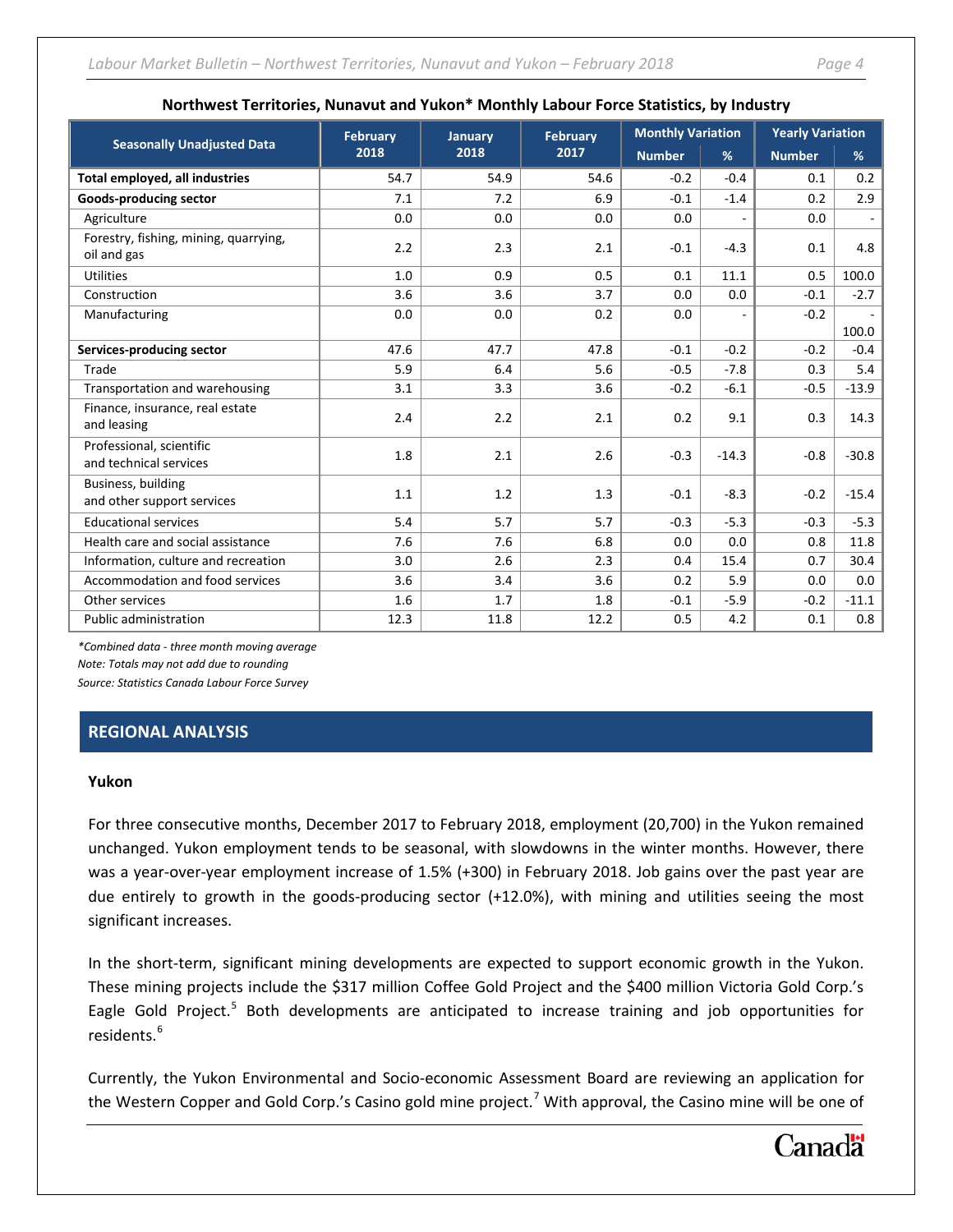Canada's largest open-pit gold, copper, silver and molybdenum mines.<sup>[8](#page-6-0)</sup> Western Copper and Gold Corporation officials estimated that the two-year construction phase of the mine would create about 1,000 jobs. In the operations phase, the facility would sustain 600 full-time jobs throughout its expected 22-year lifespan.<sup>[9](#page-6-1)</sup> The company has already invested \$20 million to initiate the project. In its entirety, the mine will cost about \$2.5 billion.<sup>[10](#page-6-2)</sup>

## **Northwest Territories**

Employment in Northwest Territories did not change in February 2018. However, year-over-year, employment fell 0.9% because of contraction in the services-producing sector. Specifically, public administration (-500) and educational services (-400) saw the most significant declines.

In the medium term, the \$280 million Prairie Creek zinc mine development, the \$40 million TerraX Mineral's Yellowknife City Gold exploration project and the \$12.8 million Allain St-Cyr School expansion project should result in growth in the mining and construction industries. $^{11}$  $^{11}$  $^{11}$ 

Moreover, the territory's health care and social assistance sector may see some growth in employment over the next few years, as the federal and territorial governments reached a new healthcare agreement in February.<sup>[12](#page-6-4)</sup> Under the new agreement, NWT will receive \$6 million in funding over five years on top of the existing Canada Health Transfer (CHT) payment.<sup>[13](#page-6-5)</sup> From this funding, \$2.4 million will be used to develop a suicide prevention and crisis support network, while the rest will be used to create a new tool that will assess each patient's need for home and community care services.<sup>[14](#page-6-6)</sup> These new investments are expected to improve mental health services for children and youth in NWT, as well as to increase home care services for seniors.

### **Nunavut**

The number of people employed in Nunavut decreased for the second consecutive month in February, down 1.5% to 13,100. Both the goods-producing (-7.1%) and services-producing (-0.8%) sectors saw monthly employment decreases. Nevertheless, year-over-year employment in Nunavut remained unchanged.

As large construction projects commence in the next two years, Nunavut's economic performance is expected to improve. These include the new \$85 million deep-sea port project in Iqaluit, the Hope Bay gold mine expansion project in the Kitikmeot region and the \$1.2 billion Meliadine and Amaruq gold mines in the Kivalliq region. [15](#page-6-7)

Furthermore, Sabina Gold & Silver recently announced the investment of \$94.5 million in advanced exploratory drilling program at its Back River gold mine in the western Kitikmeot region. [16](#page-6-8) Additional pre-development infrastructure activities are scheduled to begin in late March 2018. Sabina Gold estimates that it will invest \$400 million in the Black River mine over its 11-year production lifespan. When the facility is operating, it may employ up to 800 workers.<sup>[17](#page-6-9)</sup> The Sabina Gold and Silver Corp. and the Kitikmeot Inuit Association signed a comprehensive agreement in October last year to provide training and employment opportunities for residents.[18](#page-6-10)

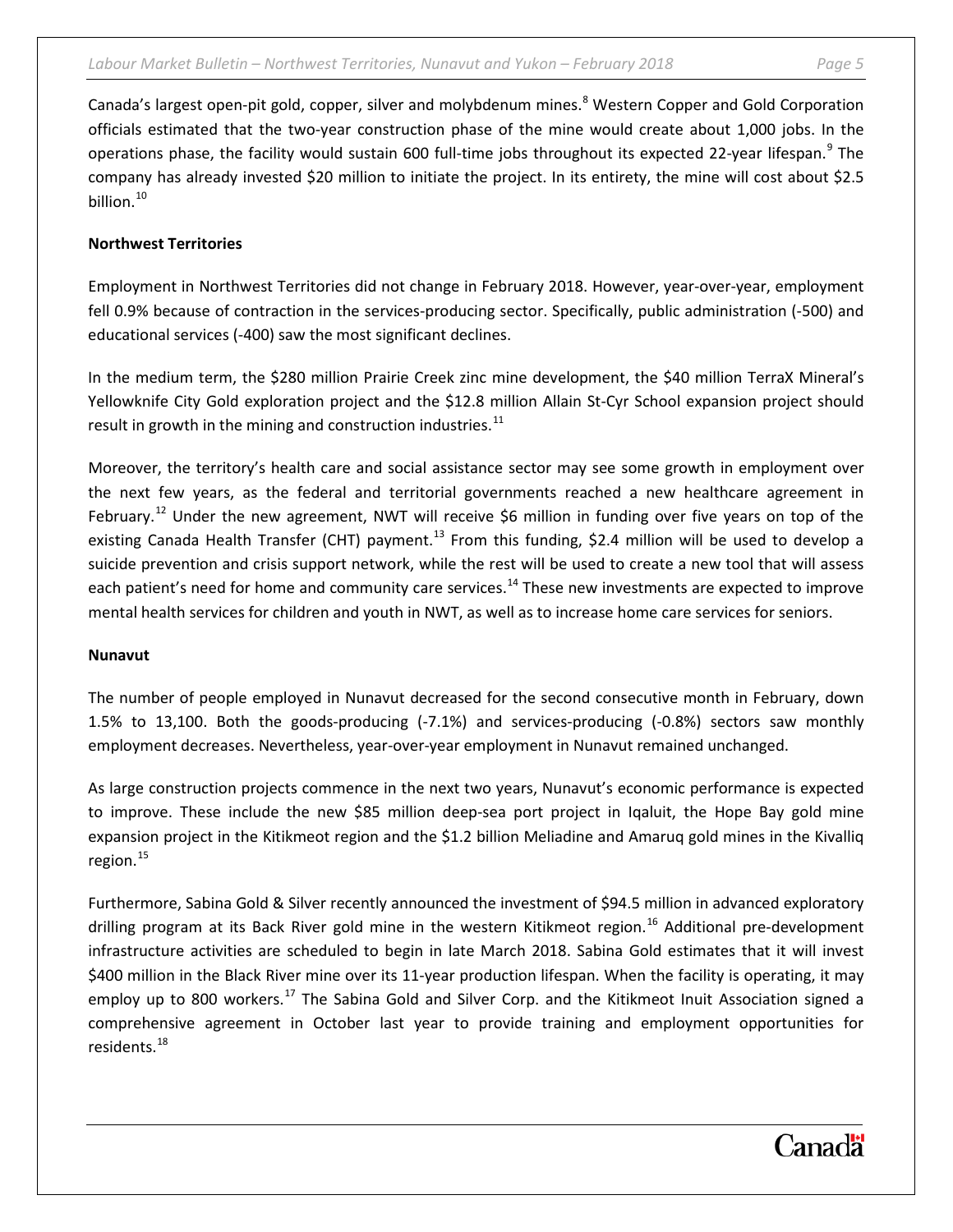## **Northwest Territories, Nunavut and Yukon\* Monthly Labour Force Statistics, by Economic Region**

|                                   | <b>Employment</b>                |                            |                                   | <b>Unemployment Rate</b>          |                            |                                          |  |
|-----------------------------------|----------------------------------|----------------------------|-----------------------------------|-----------------------------------|----------------------------|------------------------------------------|--|
| <b>Seasonally Unadjusted Data</b> | <b>February</b><br>2018<br>(000) | February<br>2017<br>(1000) | Yearly<br><b>Variation</b><br>(%) | <b>February</b><br>2018<br>$(\%)$ | February<br>2017<br>$(\%)$ | Yearly<br><b>Variation</b><br>(% points) |  |
| Territories*                      | 54.7                             | 54.6                       | 0.2                               | 7.9                               | 8.4                        | $-0.5$                                   |  |
| <b>Northwest Territories</b>      | 20.9                             | 21.1                       | $-0.9$                            | 8.3                               | 7.0                        | 1.3                                      |  |
| Nunavut                           | 13.1                             | 13.1                       | 0.0                               | 14.3                              | 15.4                       | $-1.1$                                   |  |
| Yukon                             | 20.7                             | 20.4                       | 1.5                               | 2.8                               | 4.7                        | $-1.9$                                   |  |

*\*Combined data - three month moving average*

*Note: Totals may not add due to rounding*

*Source: Statistics Canada Labour Force Survey* 

*Note: In preparing this document, the authors have taken care to provide clients with labour market information that is timely and accurate at the time of publication. Since labour market conditions are dynamic, some of the information presented here may have changed since this document was published. Users are encouraged to also refer to other sources for additional information on the local economy and labour market. Information contained in this document does not necessarily reflect official policies of Employment and Social Development Canada.*

*Prepared by: Labour Market Information (LMI) Directorate, Service Canada, Northwest Territories, Nunavut and Yukon*

*For further information, please contact the LMI team at: [http://www.esdc.gc.ca/cgi-bin/contact/edsc](http://www.esdc.gc.ca/cgi-bin/contact/edsc-esdc/eng/contact_us.aspx?section=lmi)[esdc/eng/contact\\_us.aspx?section=lmi](http://www.esdc.gc.ca/cgi-bin/contact/edsc-esdc/eng/contact_us.aspx?section=lmi)*

*For information on the Labour Force Survey, please visit the Statistics Canada Web site at: [www.statcan.gc.ca](http://www.statcan.gc.ca/start-debut-eng.html)*

*© Her Majesty the Queen in Right of Canada as represented by Employment and Social Development Canada, 2018, all rights reserved*

<span id="page-5-2"></span><sup>3</sup> CBC News, Yukon announces new money for daycare facilities, Feb. 08, 2018. <http://www.cbc.ca/news/canada/north/yukon-child-care-funding-increase-1.4525469>

<span id="page-5-3"></span> $4$  Yukon News, Daycare operating grants gets its first increase in a decade, Feb. 07, 2018. <https://www.yukon-news.com/news/yukon-child-care-funding-gets-first-increase-in-a-decade/>

<span id="page-5-6"></span> $<sup>7</sup>$  Canadian Mining Journal, Yukon weighs large scale mining at Casino proposal, Jan 01, 2018.</sup> <http://www.canadianminingjournal.com/features/yukon-weighs-large-scale-mining-casino-proposal/>



<span id="page-5-0"></span> $1$  CBC News, Canada to deliver \$570M in infrastructure funding to N.W.T., Mar 07, 2018. <http://www.cbc.ca/news/canada/north/nwt-canada-infrastructure-agreement-1.4566328>

<span id="page-5-1"></span> $2$  Government of Northwest Territories, Wally Schumann: Federal Infrastructure Funding, Mar. 7, 2018. <http://www.gov.nt.ca/newsroom/news/wally-schumann-federal-infrastructure-funding>

<span id="page-5-4"></span><sup>&</sup>lt;sup>5</sup> BuildForce Canada, Canada's Territories – 2018 Construction trades outlook for major projects, 2018. <http://www.buildforce.ca/en/products/canadas-territories-2018-construction-trades-outlook-major-projects>

<span id="page-5-5"></span> $6$  BuildForce Canada, Canada's Territories – 2018 Construction trades outlook for major projects, 2018. <http://www.buildforce.ca/en/products/canadas-territories-2018-construction-trades-outlook-major-projects>